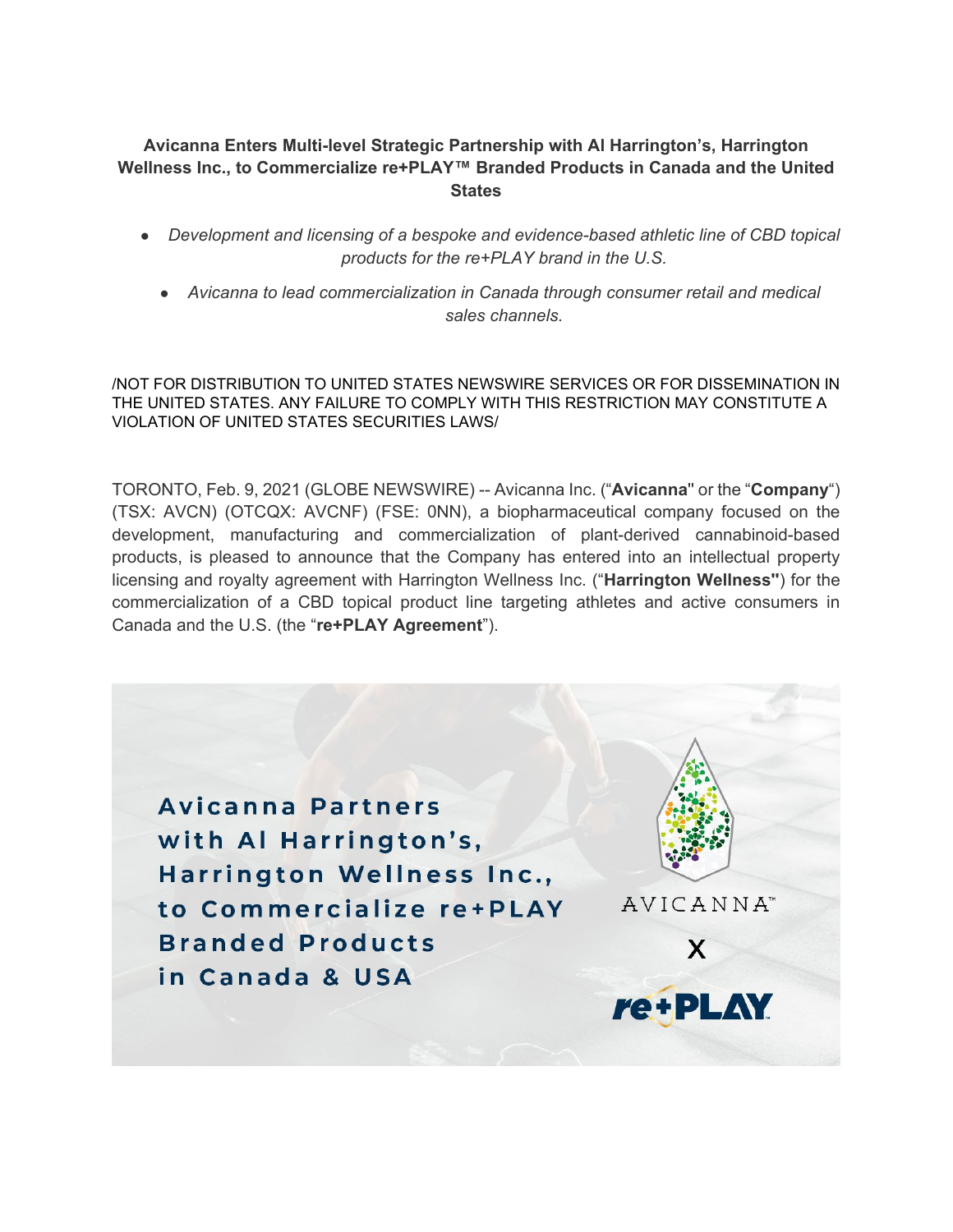Avicanna and Harrington Wellness have worked together extensively on researching, developing and optimizing a bespoke line of CBD-based topicals designed specifically for the athletic and sports community (the "**re+PLAY Products''**). These CBD-based topicals utilize Avicanna's proprietary deep tissue technology for cannabinoid delivery and have been curated with the support of Harrington Wellness' deep understanding of the needs of professional athletes. The products are planned to be launched in Q2 2021 in the United States by Harrington Wellness across retail and e-commerce channels and in Canada through medical and adult-use/consumer retail cannabis sales channels by Avicanna. The product formulations are also enrolled in several preclinical studies with leading Canadian medical institutions to assess their efficacy in chronic pain and osteoarthritis.

Under the re+PLAY Agreement, which has an initial three-year term, Avicanna has licensed the use of certain proprietary product formulations to Harrington Wellness to be used in connection with the manufacture and distribution of the re+PLAY Products in the United States. Additionally, Harrington Wellness has also licensed the use of the re+PLAY brand to Avicanna to be used in connection with the manufacture and distribution of the re+PLAY Products in Canada. The re+PLAY Products will be branded and sold under the re+PLAY brand in both the United States and Canada. Royalties are payable to Avicanna and Harrington Wellness as consideration for each of the licenses.

"As a former professional athlete myself and avid CBD user, I understand the importance of being in peak physical condition and finding products that help you to recover faster," says Al Harrington, CEO of Harrington Wellness. "Avicanna has been an incredible partner in developing the re+PLAY formulas and expanding the product line's availability into Canada."

In commenting on the re+PLAY Agreement, Aras Azadian, CEO of Avicanna said, "I am thrilled to finally introduce our relationship with Al Harrington and Harrington Wellness. This partnership was formed on the alignment of the vision to introduce premium and scientifically backed products for athletic and active consumers to the market. Additionally, the distinct expertise of the two companies and collaborative spirit has yielded an advanced and evidence-based line of products that are tailored to promote a healthy active lifestyle for the athlete in all of us."

To the knowledge of the Company, it is in compliance with all applicable laws in the jurisdictions in which it operates.

## **About Harrington Wellness**

Founded in 2018 by Viola CEO and NBA Vet, Al Harrington, Harrington Wellness produces a wide range of products via in house manufacturing, joint venture projects and white label arrangements with other vetted organizations that stand for the highest quality and reliable medical benefits. These items are sold online via in house and existing marketplace sites, in brick and mortar retail and by health professions directly in their clinics.

Harrington Wellness' hero brand, re+PLAY™ is a performance based CBD wellness brand created with the combined knowledge and experience of athletes, doctors, and certified athletic trainers. Our team is dedicated to creating best in class products that deliver the powerful healing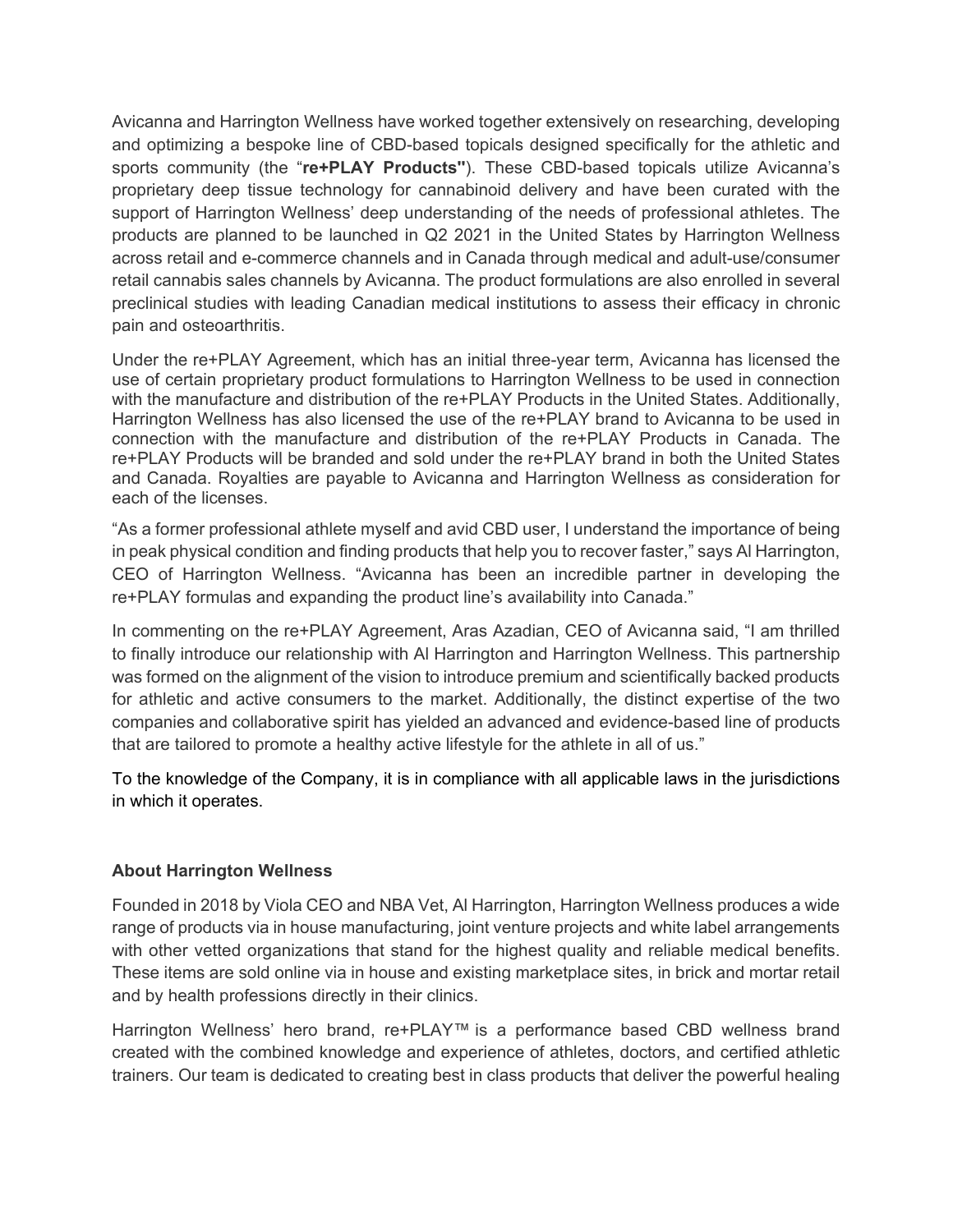properties of the plant to our customers. All products are made using a triple-tested process with hemp grown in the USA, and are free of heavy metals, pesticides, and harmful microbes.

## **About Avicanna Inc.**

Avicanna is a diversified and vertically integrated Canadian biopharmaceutical company focused on the research, development, and commercialization of plant-derived cannabinoid-based products for the global consumer, medical, and pharmaceutical market segments.

Avicanna is an established leader in cannabinoid research and development, which it primarily conducts at its R&D headquarters in the Johnson & Johnson Innovation Centre, JLABS @ Toronto, Canada and in collaboration with leading Canadian academic and medical institutions. In addition to its developing pharmaceutical pipeline, Avicanna's team of experts have developed and commercialized several industry leading product lines, including:

- Pura Earth™ or Pura H&W™: an advanced and clinically tested line of CBD consumer derma-cosmetic products; and,
- RHO Phyto™: an advanced line of medical cannabis products containing varying ratios of CBD and THC currently available nation-wide across Canada in partnership with Medical Cannabis by Shoppers™, a subsidiary of Shoppers Drug Mart. RHO Phyto is the first strictly medical formulary of advanced "Cannabis 2.0" products, containing oils, sprays, capsules, creams, and gels, all 2 developed with scientific rigour, manufactured under GMP standards and supported by pre-clinical data.

With ongoing clinical trials on its derma-cosmetic (branded as Pura Earth or Pura H&W), medical cannabis (branded as RHO Phyto) and a pipeline of pharmaceutical products, Avicanna's dedication to researching the important role that cannabinoids play in an increasingly wider scope of products has been at the core of the Company's vision since its inception. Furthermore, Avicanna's commitment to education is demonstrated through its annual medical symposium, the Avicanna Academy educational platform, and the My Cannabis Clinic patient program through its subsidiary company.

Avicanna manages its own supply chain including cultivation and extraction through its two majority-owned subsidiaries, Sativa Nativa S.A.S. and Santa Marta Golden Hemp S.A.S., both located in Santa Marta, Colombia. Through these sustainable, economical, and industrial scale subsidiaries, Avicanna cultivates, processes, and commercializes a range of cannabis and hemp cultivars dominant in CBD, CBG, THC, and other cannabinoids for use as active pharmaceutical ingredients. Avicanna's Avesta Genetica program specializes in the development and optimization of rare cultivars for commercial production along with feminized seeds for global export. In June 2020, Avicanna made history with a shipment of hemp seeds to the United States of America by completing the first ever export of hemp seeds from Colombia.

SOURCE Avicanna Inc.

**Stay Connected**